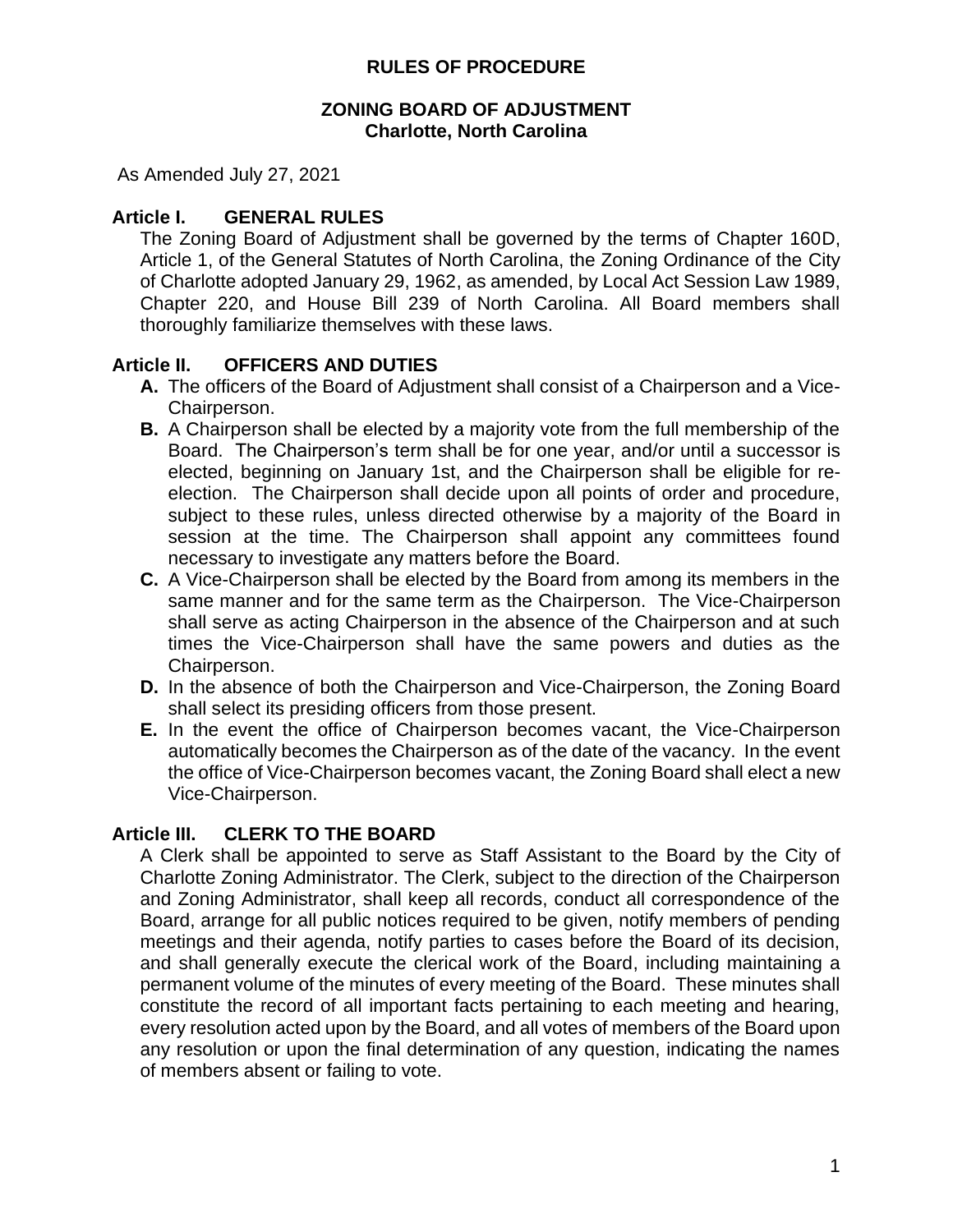## **ZONING BOARD OF ADJUSTMENT Charlotte, North Carolina**

## **Article IV. MEMBERS**

The Zoning Board shall consist of five (5) regular members and three (3) alternate members. Alternate members of the Board shall be called on to attend those meetings and hearings at which one or more regular members are absent or are unable to participate in hearing a case because of financial or other interest. Assignments shall be rotated among the alternate members. At any meeting that they are called to attend, alternate members shall have the same powers and duties as regular members.

## **Article V. RULES OF CONDUCT FOR MEMBERS**

- **A.** Members of the Board may be removed for cause, including violation of the rules stated below.
- **B.** Faithful attendance at all Board meetings is required and conscientious performance of the duties required of Board members shall be considered a prerequisite of continuing membership on the Board.
- **C.** No Board member shall take part in the hearing, consideration or determination of any casein a manner that would violate affected persons' constitutional rights to an impartial decision maker. Impermissible violations of due process include, but are not limited to, a member having a fixed opinion prior to hearing the matter that is not susceptible to change, undisclosed ex parte communications, a close familial, business, or other associational relationship with an affected person, or a financial interest in the outcome of the matter, , as further outlined in Section X.B.
- **D.** No Board member shall vote on any matter deciding an application or appeal unless the board member has attended the public hearing on that application or appeal.
- **E.** No Board member shall discuss any case with any parties prior to the public hearing on that case. A Board member shall not participate in or vote on any matter in which the board member has had undisclosed *ex parte* communications prior to the public hearing on the case.
- **F.** Members of the Board shall not express individual opinions on the proper judgment of any case with any parties prior to its deliberations on that case.
- **G.** No Board member shall participate in or vote on any matter in which the board member has a fixed opinion, which is not susceptible to change, prior to hearing the matter
- **H.** If any objection is raised to a member's participation and that member does not recuse, the remaining members, excluding any member subject to the objection, shall by majority vote rule on the objection.

# **Article VI. MEETINGS**

# **A. Regular Meetings**

Regular meetings of the Board shall be held per the Board's adopted calendar for the year beginning at 9:00 a.m. in the Charlotte-Mecklenburg Government Center located at 600 East Fourth Street. Notice of a meeting, with a list of variances and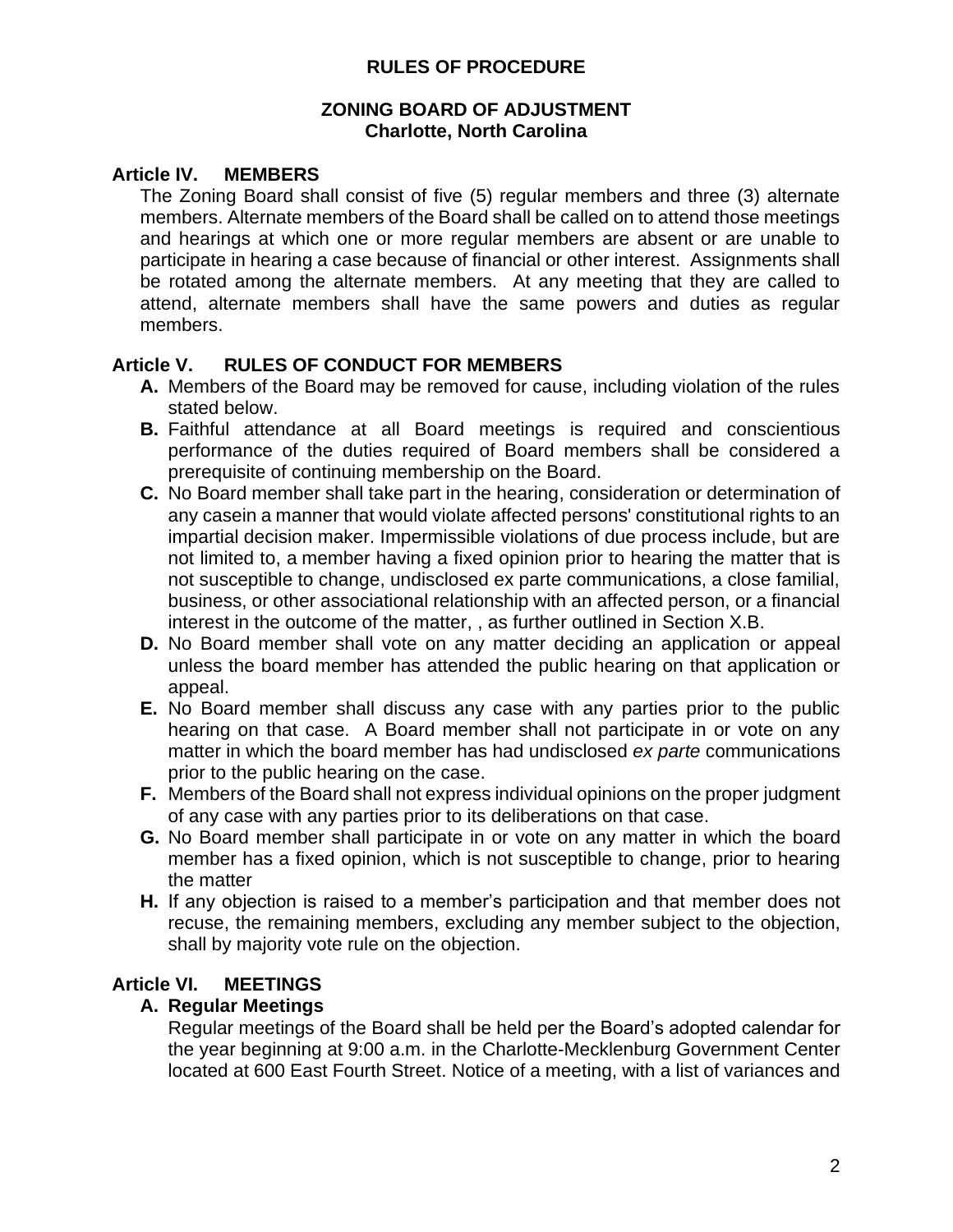## **ZONING BOARD OF ADJUSTMENT Charlotte, North Carolina**

appeals to be considered at such meetings, shall be mailed to each member at least five (5) days in advance of the scheduled meeting.

## **B. Special Meetings**

Special meetings of the Board may be called at any time by the Chairperson. Notice of the time and place of special meetings shall be given at least forty-eight (48) hours prior to the meeting by the Clerk or by the Chairperson to each member of the Board.

## **C. Cancellation of Meetings**

Whenever there are no appeals, applications for exceptions or variances, or other business for the Board, or whenever so many regular and/or alternate members notify the Clerk of the inability to attend that a quorum will not be available, the Chairperson may dispense with a regular meeting by giving written or oral notice to all members prior to the time set for the meeting.

## **D. Quorum**

Four (4) members of the Board shall constitute a quorum.

## **E. Voting at Hearings**

All regular members must vote on any issue unless they have disqualified themselves for one or more of the reasons listed in Section V above. A majority vote of three (3) members of the Board shall be necessary to reverse any order, requirement, decision, or determination of any administrative official charged with enforcement of the Zoning Ordinance or to affect any variation from the provisions of the Zoning Ordinance. Vacant positions on the Board and members who are disqualified from voting shall not be considered "members of the Board" for calculation of the requisite majority if there are no qualified alternates available to take the place of such members.

## **F. Conduct of Meetings**

All meetings shall be open to the public, subject to these rules. The order of business at the regular meetings shall be as follows: Roll call, hearing of cases, consideration and determination of cases heard, approval of minutes, reports of committees, unfinished business, and new business. The Board shall have the discretion to modify the order of the meeting as necessary.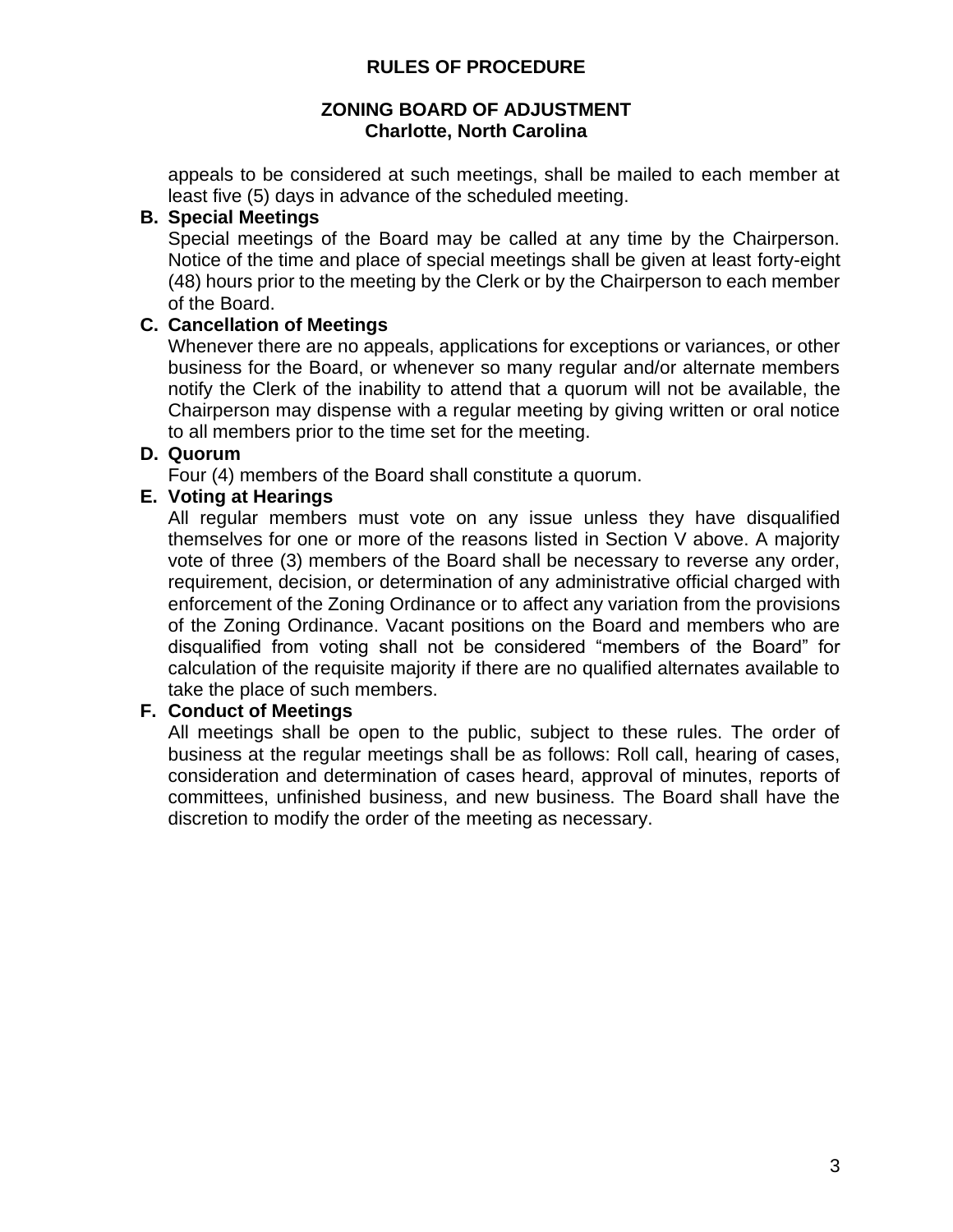### **ZONING BOARD OF ADJUSTMENT Charlotte, North Carolina**

### **G. Confirmation of Attendance at Meetings**

A Board member shall confirm attendance with the Board's Clerk by 12:00 noon, Friday, preceding a regularly scheduled meeting. For a special meeting, a Board member must confirm attendance with the Board's Clerk at least one and a half work days before the special meeting. For example, if the special meeting is scheduled for Wednesday, then the Board member must confirm attendance by 12:00 noon, Monday.

If the Clerk has not received confirmation from a Board member by the deadlines stated above, then the Clerk shall be authorized to have an alternate member sit at the meeting. If it is necessary to replace the Board member with an alternate, then that shall be noted as an absence for the Board member. If there is any dispute as to the implementation of this rule, the facts involved or the notation of absence, then the Board member may bring the matter to the Board for review. The Board member bringing the matter shall not be permitted to vote on the matter.

### **Article VII. VARIANCES AND APPEALS**

### **A. Types of Zoning Variances**

The Board shall hear and decide all requests for variances from the Zoning Ordinance and any other applicable ordinances. It shall also hear and decide all matters referred to it upon which it is required to pass by the Code of Ordinance for the City of Charlotte. In considering variances, it may hear those cases based upon alleged hardship resulting from strict enforcement of the Ordinance. The Board shall comply with the City of Charlotte Zoning Ordinance Code Section 5.108.

## **B. Types of Zoning Appeals**

The Board shall hear and decide all appeals from and review any order, requirement, decision, or determination made by the Zoning Administrator or Zoning Administrator's designee. It shall also hear and decide all matters referred to it upon which it is required to pass by the Code of Ordinance for the City of Charlotte. In considering appeals, it may hear those cases based upon an allegedly improper or erroneous interpretation of the Ordinance. The Board shall comply with the City of Charlotte Zoning Ordinance Code Section 5.109.

#### **C. Types of Historic District Commission Appeals**

The Board shall hear and decide all appeals regarding the issuance or denial of a Certificate of Appropriateness by the City of Charlotte Historic District Commission.

#### **D. Procedure for Filing Zoning Variances/Appeals and Priority for Agenda** The variance or appeal to the Board must be filed thirty-one (31) days before the scheduled Board meeting, counting the day of the Board meeting as the thirty-first day. When a variance or an appeal is filed, the date and time of filing shall be written on the face of the application.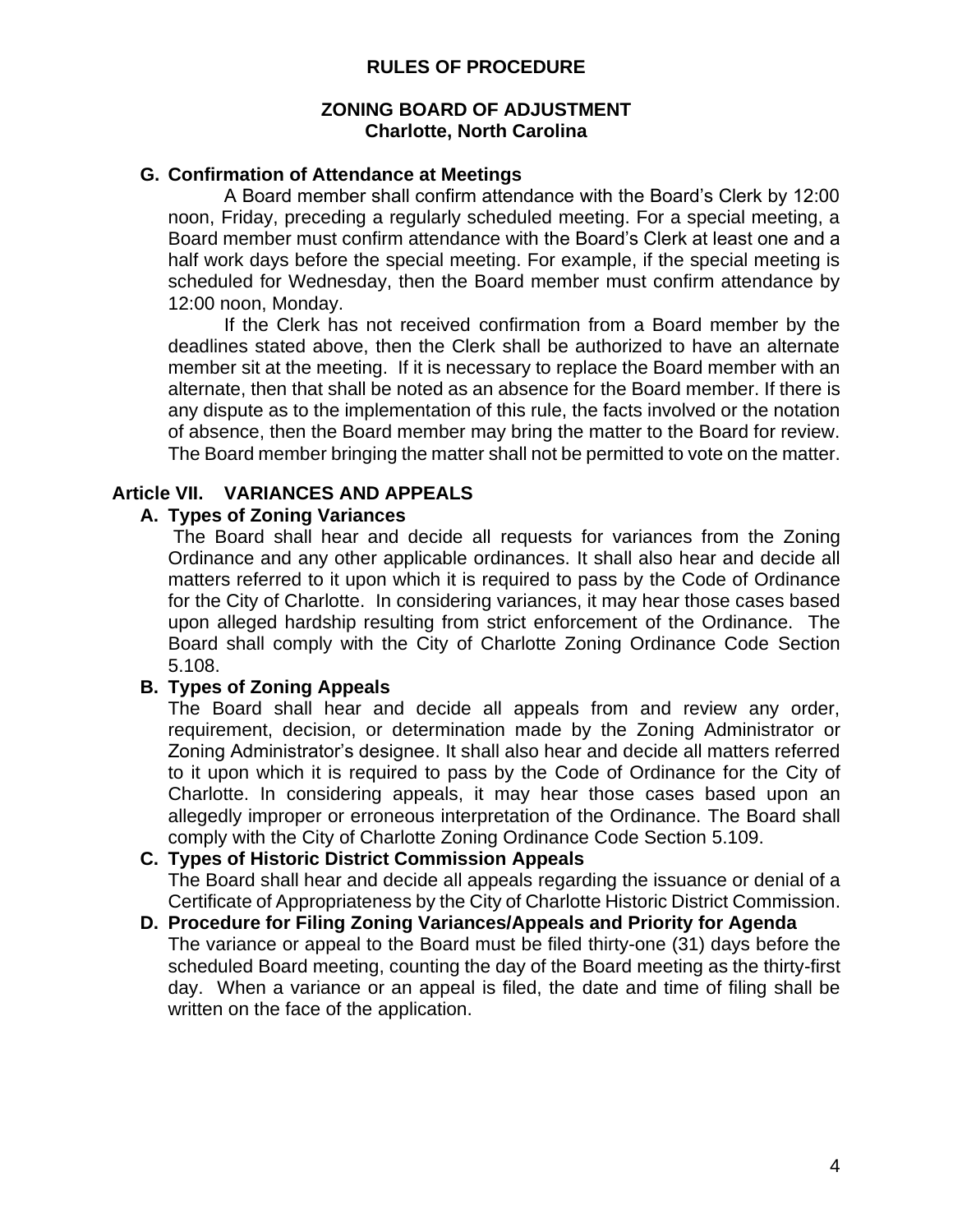## **ZONING BOARD OF ADJUSTMENT Charlotte, North Carolina**

## **E. Deadlines for Historic District Commission Appeals and Priority for Agenda**

A Record on Appeal shall be compiled and certified by the City of Charlotte Historic District Commission before it is submitted to the Board. No audio recording of a hearing before the City of Charlotte Historic District Commission shall be accepted by the Board. Only written transcripts as set forth in City of Charlotte Zoning Ordinance Code Section 10.213(2) shall submitted with the Record on Appeal.

The Record on Appeal of the City of Charlotte Historic District Commission must be submitted to the Board at least twenty-one (21) days before the scheduled Board meeting, counting the day of the Board meeting as the twenty-first day. Any Record on Appeal received less than twenty-one (21) days prior to the scheduled Board meeting shall be placed on the agenda for the next meeting.

Any memorandum of law shall be submitted to the Board at least seven (7) days before the scheduled Board meeting, counting the day of the Board meeting as the seventh day. No memorandum of law shall be submitted less than seven (7) days before the scheduled Board meeting.

## **F. Required Time Within Which To File Appeal**

1. Zoning Appeal

No appeal shall be heard by the Board unless application is filed by the owner or other party within thirty (30) days of receipt of the written order, requirement, decision, or determination made by the administrative officer charged with the enforcement of the Zoning Ordinance. Any other person with standing to appeal has thirty (30) days from receipt from the source of actual or constructive notice of the determination within which to file an appeal. In the absence of evidence to the contrary, notice of the administrative officer's determination given by first-class mail is deemed received on the third business day following deposit of the notice for mailing with the U.S. Postal Service.

## 2. Historic District Commission Appeal

No appeal shall be heard by the Board unless an application is filed within thirty (30) days of receipt of the written notice of the issuance or denial of the Certificate of Appropriateness by the City of Charlotte Historic District Commission as set forth in City of Charlotte Zoning Ordinance Code Section 10.213. In the absence of evidence to the contrary, written notice of the Historic District Commission's determination given by first-class mail is deemed received on the third business day following deposit of the notice for mailing with the U.S. Postal Service. However, the filing of an appeal before the expiration of the right of appeal shall not require the Board to hear an appeal prior to the expiration of the right of appeal and prior to compliance with Section VII.E.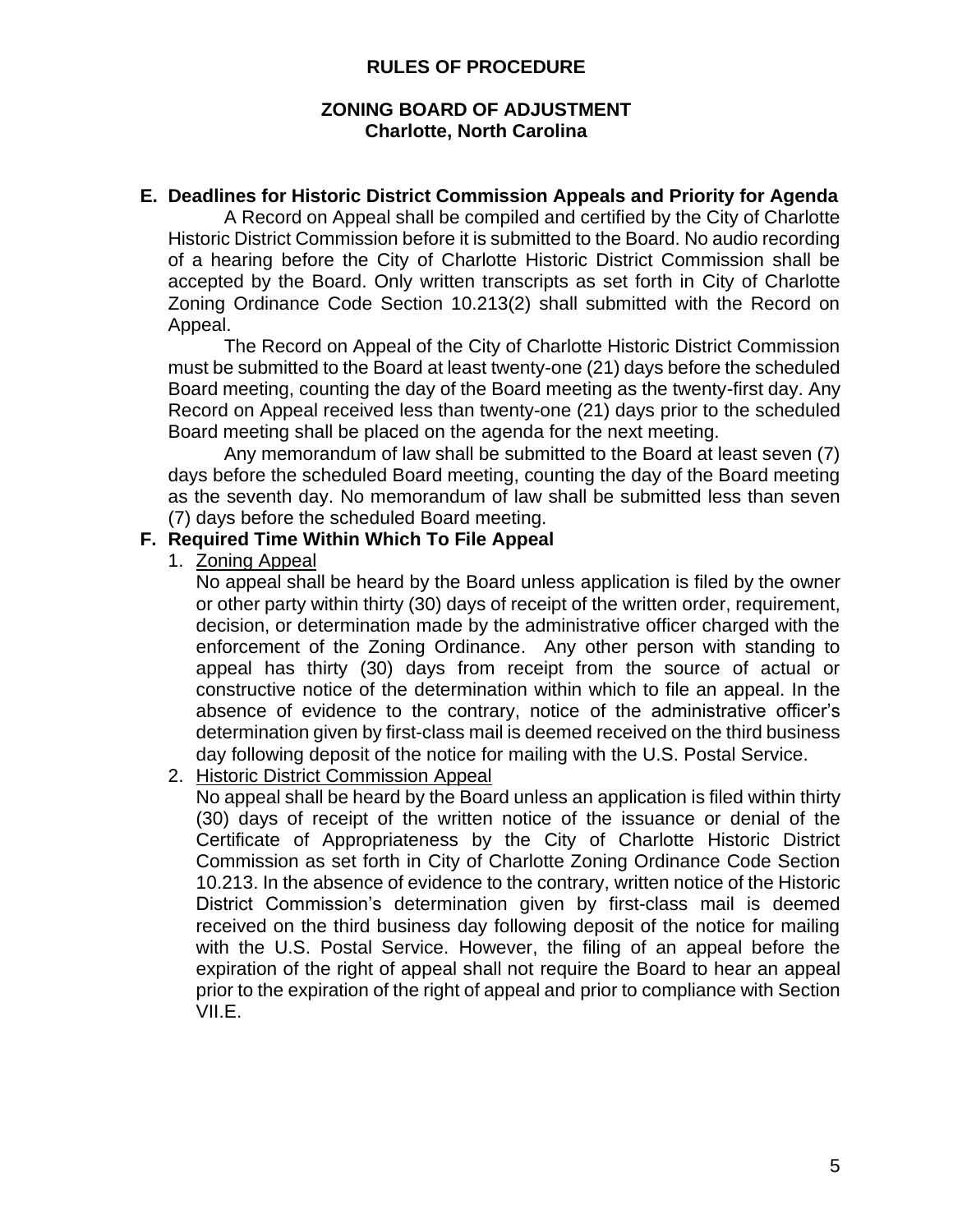#### **ZONING BOARD OF ADJUSTMENT Charlotte, North Carolina**

#### 3. Questions About Standing

If there is a question as to (a) whether the Appellant has legal standing as a person aggrieved or (b) whether the Appellant has received notice of the order, requirement or decision appealed, then the City Attorney's Office shall provide an opinion to the Board.

#### **G. Continuances**

#### 1. Procedure to Properly File a Request for a Continuance

If an Applicant, owner of property named in the application, or party named in the application wishes to request a continuance, then the office of the Zoning Administrator must receive a request for continuance and the reasons for the request in writing, or have such request received in the mail at the City of Charlotte Planning Commission, addressed to the attention of the Zoning Administrator by 5:00 p.m. on Thursday before the regularly scheduled hearing on the last Tuesday of each month. Stated more generally, the receipt of the request for a continuance must be received in writing at least two full working days before the scheduled hearing.

Upon receipt of such a properly filed request for a continuance, the Zoning Administrator or Zoning Administrator's designee shall have the authority to continue the case to the next meeting if the Applicant establishes to the satisfaction of the Zoning Administrator that there is just cause for granting a continuance. If the Zoning Administrator or Zoning Administrator's designee grants a continuance, then that shall be conclusive. If the Zoning Administrator or Zoning Administrator's designee denies a request for a continuance, then the Applicant may request a continuance from the Board based on just cause, but the Applicant must be prepared to have the variance request or appeal heard if the Board denies the request. Three (3) votes of the Board shall be required in order to grant a continuance.

If the Applicant wishes to file a second request for a continuance, or any subsequent request for a continuance, then the applicant must properly comply with the same procedure as stated above. However, the Zoning Administrator or Zoning Administrator's designee shall not have authority to grant a second request for a continuance. The Zoning Administrator or Zoning Administrator's designee shall have the authority to request sufficient information from the Applicant either justifying or corroborating such a request for a continuance and the Applicant is expected to provide the information to the Zoning Administrator or Zoning Administrator's designee before the day of the scheduled hearing. The Applicant or the Applicant's representative must appear before the Board at the scheduled hearing to request a continuance from the Board. The Zoning Administrator or Zoning Administrator's designee shall be given an opportunity to report on the information provided by the Applicant to support the granting of the continuance and the Zoning Administrator or Zoning Administrator's designee shall have the right to make a recommendation on the request.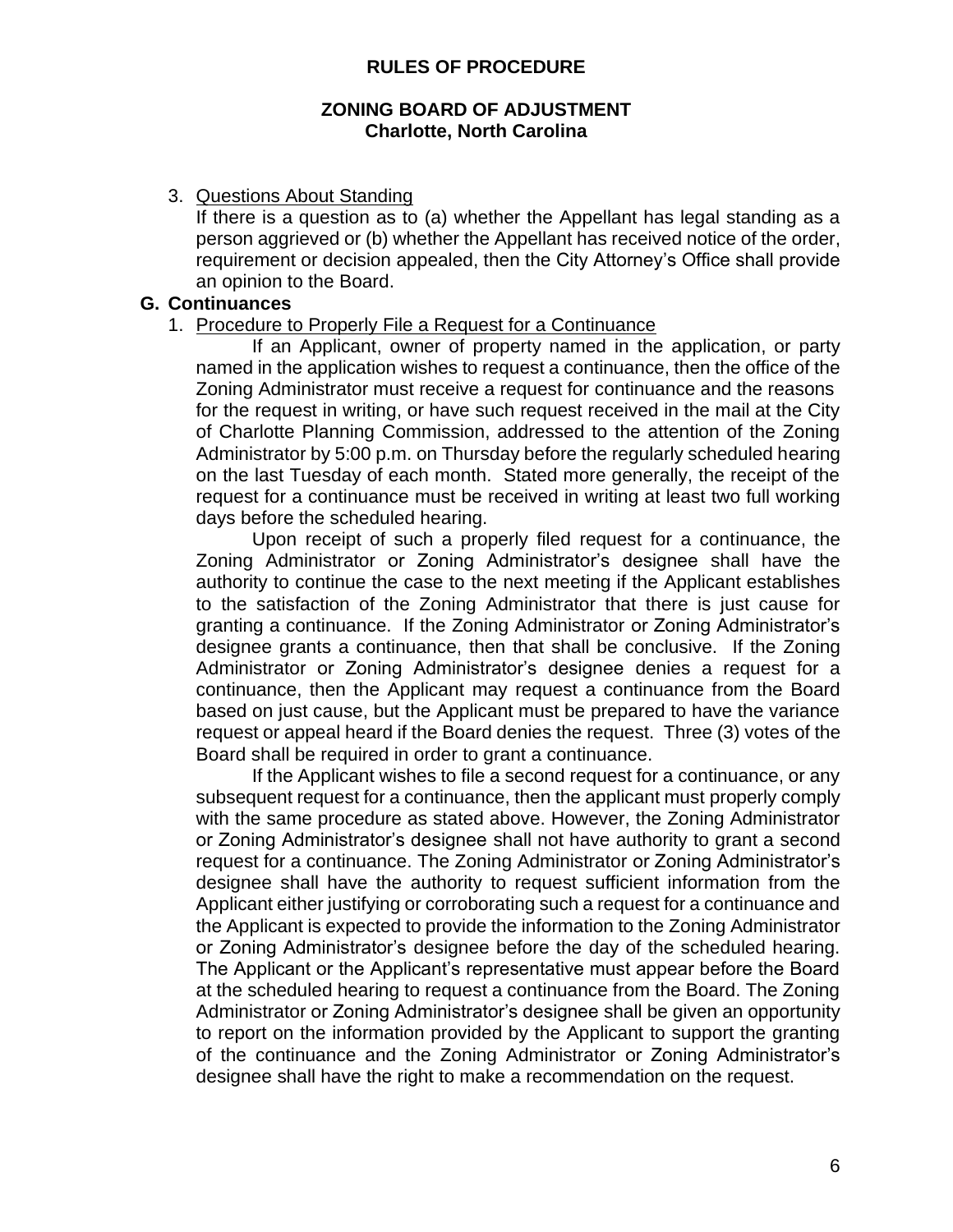#### **ZONING BOARD OF ADJUSTMENT Charlotte, North Carolina**

Three (3) votes of the Board shall be required in order to grant a continuance. The Board shall not grant the continuance unless there are exceptional, extenuating reasons justifying a continuance which shall be stated in the minutes. In appearing before the Board, the Applicant must be fully prepared to have the Board decide to proceed to hear the case if the request for continuance is denied.

### 2. Additional Grounds for Continuance

The Board may continue a hearing that has been convened without further advertisement.

If a hearing is set for a certain date and a quorum of the Board is not present, the hearing shall be continued until the next regular Board meeting without further advertisement.

If an Applicant appealing a Zoning Administrator's decision raises matters at the hearing that were not stated in the notice of appeal, and another party would be unduly prejudiced by the presentation of matters not presented in the notice of appeal, the Board shall continue the hearing.

The Board does retain authority for some extraordinary situations to grant a continuance to hear the case pursuant to the standard set forth in Section G.1.

#### 3. Failure To Properly File A Request For A Continuance

If an Applicant seeking a variance (a) fails to appear for the hearing or (b) appears and does not elect to proceed, then the case shall be heard as scheduled.

If an Applicant appealing a Zoning Administrator's Interpretation (a) fails to appear for the hearing or (b) appears and does not elect to proceed, then the Board shall not have jurisdiction to hear the appeal if the hearing is more than thirty (30) days after the date of the decision.

If an Applicant appealing a notice of zoning violation (a) fails to appear for the hearing or (b) appears and does not elect to proceed, then the Board shall not have jurisdiction to hear the appeal if the hearing is more than thirty (30) days after the date of the notice of zoning violation.

If an Applicant appealing the issuance or denial of a Certificate of Appropriateness by the City of Charlotte Historic District Commission (a) fails to appear for the hearing or (b) appears and does not elect to proceed, then the Board shall dismiss the appeal.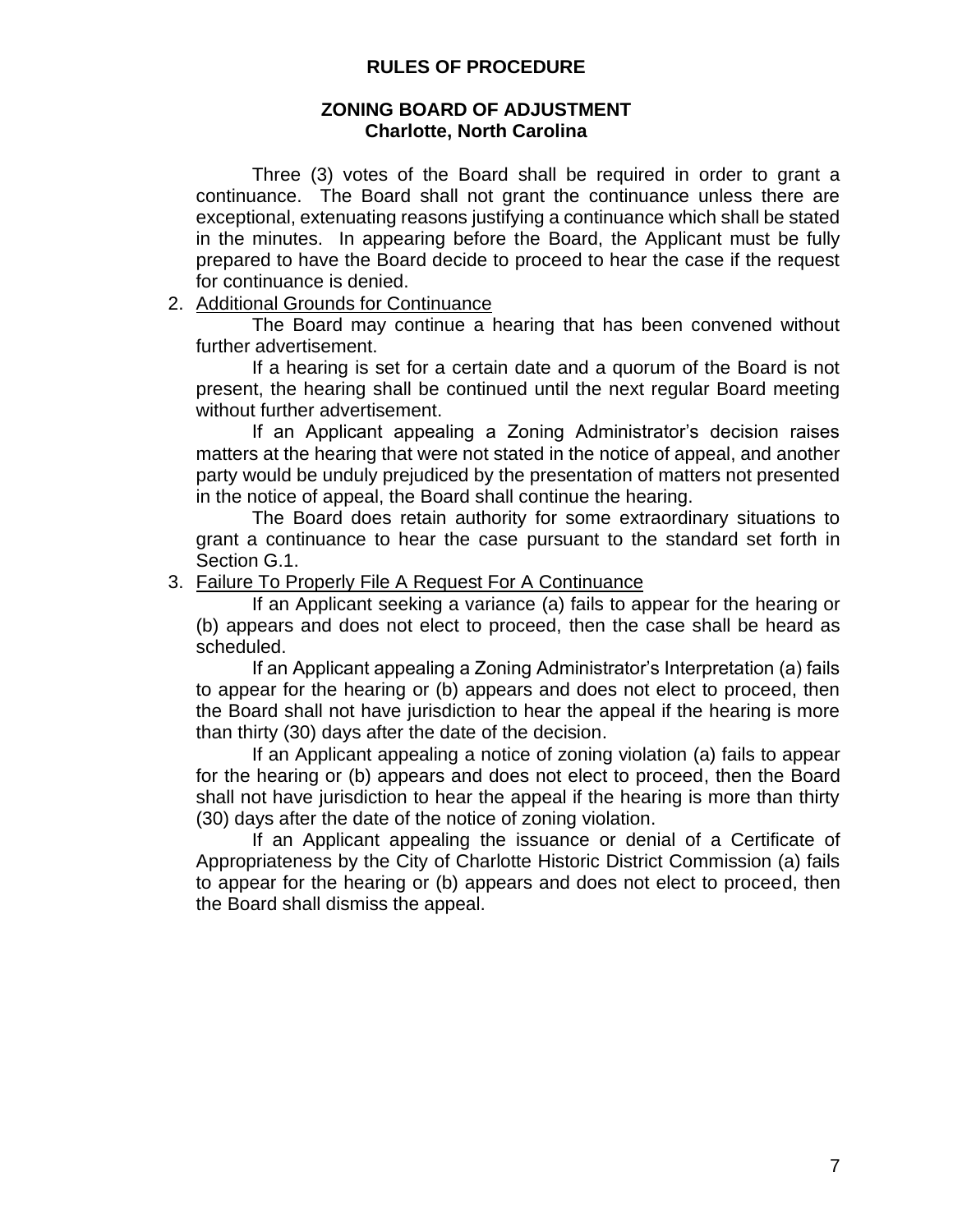#### **ZONING BOARD OF ADJUSTMENT Charlotte, North Carolina**

## **Article VIII. HEARINGS**

### **A. Notice of Hearings**

Notice of the time and place of each hearing shall be given in accordance with North Carolina General Statutes Section160D-406(b).

### **B. Time**

After receipt of notice of an appeal or variance application, the Zoning Administrator shall schedule the time for a hearing, which shall be at the next available regularly scheduled meeting or at a special meeting.

### **C. Administrative Materials**

City staff shall transmit to the Board all applications, reports, and written materials relevant to the matter being considered. The administrative materials may be distributed to the members of the Board prior to the hearing if at the same time they are distributed to the Board, a copy is also provided to the applicant and to the property owner if that person is not the applicant. The administrative materials may be provided in written or electronic form.

Objections to inclusion or exclusion of administrative materials may be made before or during the hearing. Rulings on unresolved objections shall be made by the Board at the hearing.

### **D. Conduct of Hearing**

All parties with standing have the right to participate fully in the hearing and may appear in person or by agent or by attorney at the hearing. Other witnesses may present competent, material, and substantial evidence that is not repetitive, as allowed by the Board. Objections regarding jurisdictional and evidentiary issues may be made to the Board. The Board Chair shall rule on any objections, and the Chair's rulings may be appealed to the full Board. The order of business for each hearing shall be as follows:

- 1. All witnesses before the Board shall be placed under oath.
- 2. City staff shall give a preliminary statement of the case and present evidence and exhibits. For appeals of administrative decisions, the administrator or staff person who made the decision (or his or her successor if the person is no longer employed) shall be present at the hearing to appear as a witness.
- 3. Applicant and the Board may cross examine or ask questions of City staff.
- 4. The Applicant shall present the evidence and arguments in support of his/her application.
- 5. City staff and the Board may cross examine or ask questions of the Applicant.
- 6. Persons in favor of or opposed to granting the application shall present evidence and arguments for or against the application.
- 7. Board members may ask questions of any of the witnesses.
- 8. Both sides shall be permitted to present rebuttals to opposing evidence and arguments.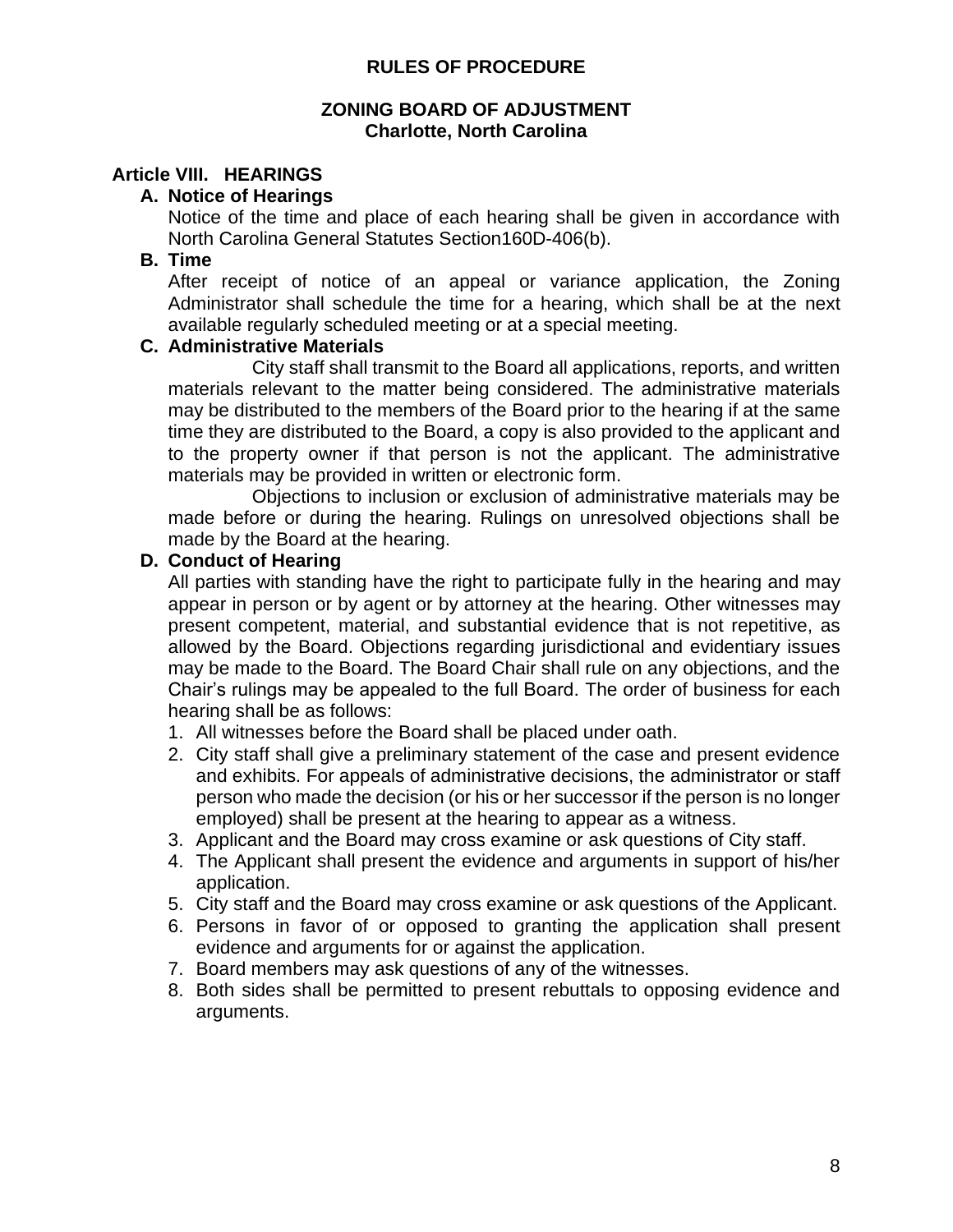## **ZONING BOARD OF ADJUSTMENT Charlotte, North Carolina**

- 9. If there are facts within the special knowledge of a member of the Board or acquired by their personal inspection of the premises, they may be properly considered. However, they must be revealed at the public hearing and made a part of the record so that the Applicant will have an opportunity to meet them by evidence or argument and the reviewing Board may judge their competency and materiality.
- 10.The Chairperson closes the public hearing portion of the case.
- 11.The Chairperson asks for a motion to: grant or deny a variance request; affirm, reverse, or modify a Zoning Interpretation or notice of violation; or affirm, reverse, or remand a decision made by the City of Charlotte Historic District Commission.
- 12.The Chairperson also asks for a second to that motion.

13.Board members vote and issue their ruling.

## **E. Rehearing**

The Board may not rehear a variance application that has been denied until two (2) years after the denial. Prior to that two-year period, it shall refuse to hear an appeal or application if it finds there have been no substantial changes in conditions or circumstances to the application.

# **Article IX. DECISIONS**

## **A. Time**

Decisions of the Board on each variance and appeal shall be made within a reasonable time, generally by its next regular meeting.

## **B. Form and Appeal**

Notification about the decision shall be in compliance with City of Charlotte Ordinance Section 5.110 and any appeal of the decision shall be in compliance with City of Charlotte Ordinance Code Section 5.113.

## **C. Minutes**

The final decision of the Board on each appeal shall be shown in the record of the case and recorded in the minutes. Such records shall show the reason for the determination, with a summary of the evidence introduced and the findings of fact made by the Board. Where a variance is granted, the records shall state in detail any practical difficulty or unnecessary hardship upon which the appeal was based and which the Board finds to exist. The record shall state in detail what, if any, conditions and safeguards are imposed by the Board in connection with the granting of a variance as an exception.

## **D. Public Records of Decisions**

The decisions of the Board, as recorded in the minutes, shall be a public record filed and available for inspection at the Planning Commission located at 600 East Fourth Street during normal business hours of 8:00 AM to 5:00 PM.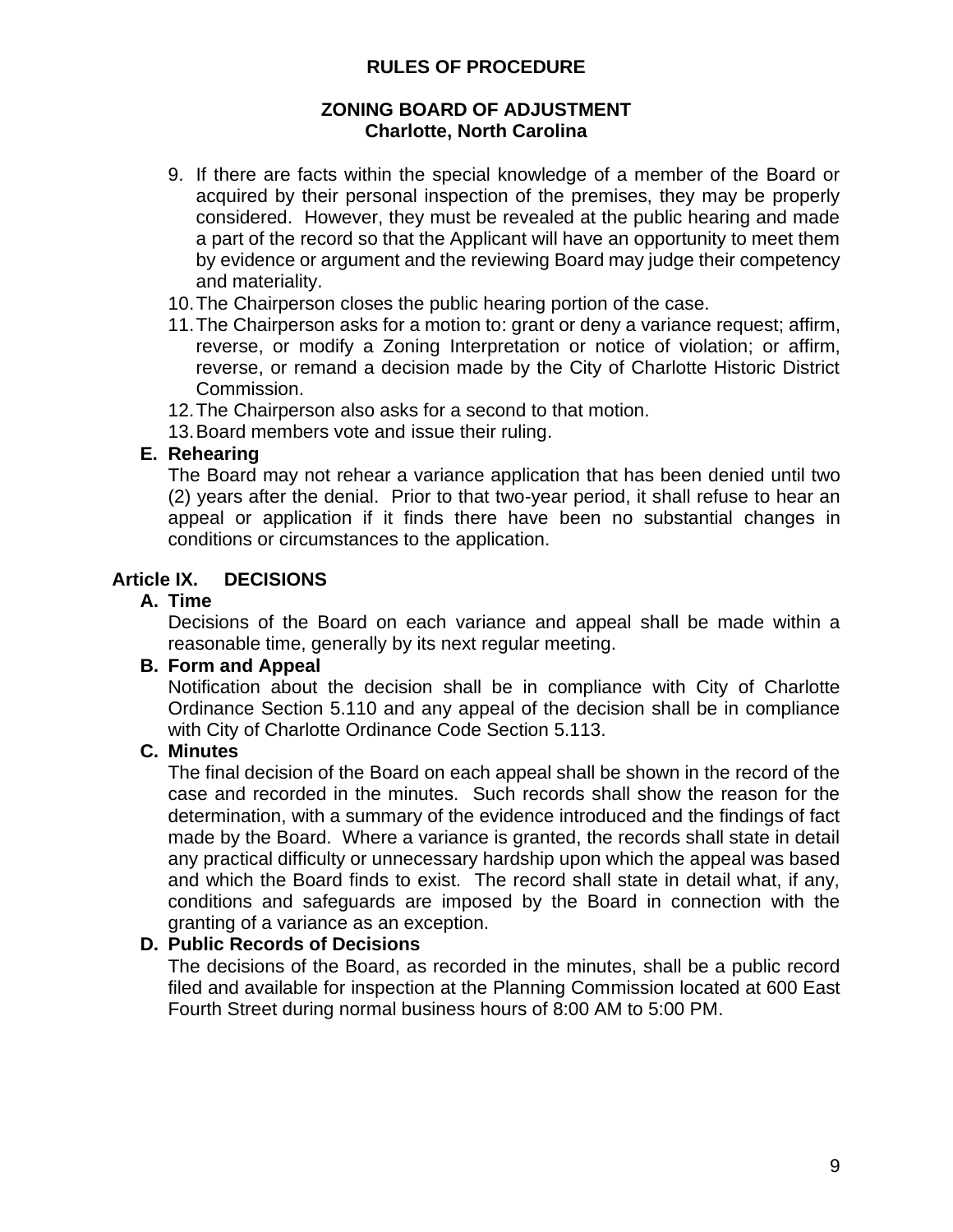#### **ZONING BOARD OF ADJUSTMENT Charlotte, North Carolina**

## **E. Expiration of Permits**

Unless otherwise specified by the Board, any decision of the Board granting a variance shall automatically expire if a permit or a certificate of occupancy pertaining to the need for the variance is not obtained within two (2) years from the date of the meeting of the Board at which the Board rendered its decision.

## **Article X. CONFLICTS**

### **A. Zoning Ordinance**

If there is a conflict between the Zoning Board Rules of Procedures and the City of Charlotte Zoning Ordinance the Zoning Ordinance shall prevail.

## **B. Members**

No member of the Zoning Board shall seek to influence a decision, participate in any action or cast a vote involving any matter that is before the Zoning Board of Adjustment which may result in a private benefit to themselves, their relatives or their business interest. In applying this rule the following procedure shall govern:

- 1. A Board member who determines there exists a conflict of interest, shall declare the existence of a conflict and shall refrain from any deliberation on the matter and shall leave any chamber in which such deliberations are to take place.
- 2. Appointed Boards. Members of appointed boards shall not vote on any advisory or legislative decision regarding a development regulation adopted pursuant to this Chapter where the outcome of the matter being considered is reasonably likely to have a direct, substantial, and readily identifiable financial impact on the member. An appointed board member shall not vote on any zoning amendment if the landowner of the property subject to a rezoning petition or the applicant for a text amendment is a person with whom the member has a close familial, business, or other associational relationship.
- 3. A Board member who believes there may exist a conflict of interest shall declare his/her possible conflict and may ask for a determination by the Zoning Board. A majority vote of the Zoning Board shall determine whether or not a conflict of interest exists.
- 4. A challenge of the existence of a conflict of interest or a challenge of an undisclosed conflict of interest may be presented to the Zoning Board by any interested party. The Zoning Board shall hear all evidence and shall, by majority vote, make the final determination as to the existence of a conflict of interest.
- 5. Withdrawal from participation in any matter is necessary only in those specific cases in which a conflict arises. There shall be no attempt to exclude entire categories of considerations because of the business or profession with which a member is associated.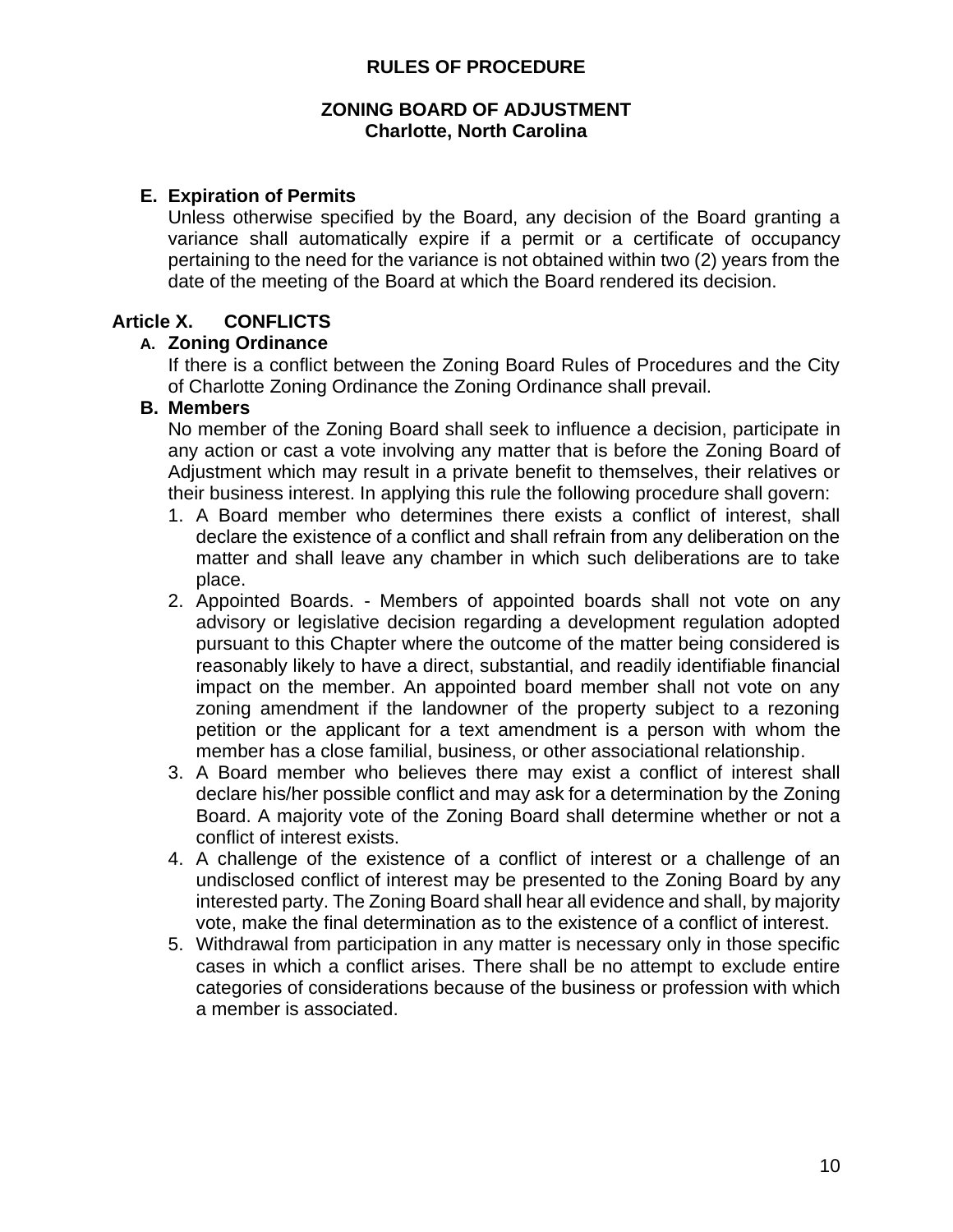## **ZONING BOARD OF ADJUSTMENT Charlotte, North Carolina**

6. Quasi-Judicial Decisions. - A member of any board exercising quasi-judicial functions pursuant to this Chapter shall not participate in or vote on any quasijudicial matter in a manner that would violate affected persons' constitutional rights to an impartial decision maker. Impermissible violations of due process include, but are not limited to, a member having a fixed opinion prior to hearing the matter that is not susceptible to change, undisclosed ex parte communications, a close familial, business, or other associational relationship with an affected person, or a financial interest in the outcome of the matter.

## **Article XI. AMENDMENTS**

These rules may, within the limits allowed by law, be amended at any time by an affirmative vote of not less than three (3) members of the Board, provided that such amendment be presented in writing at a regular or special meeting preceding the meeting at which the vote is taken.